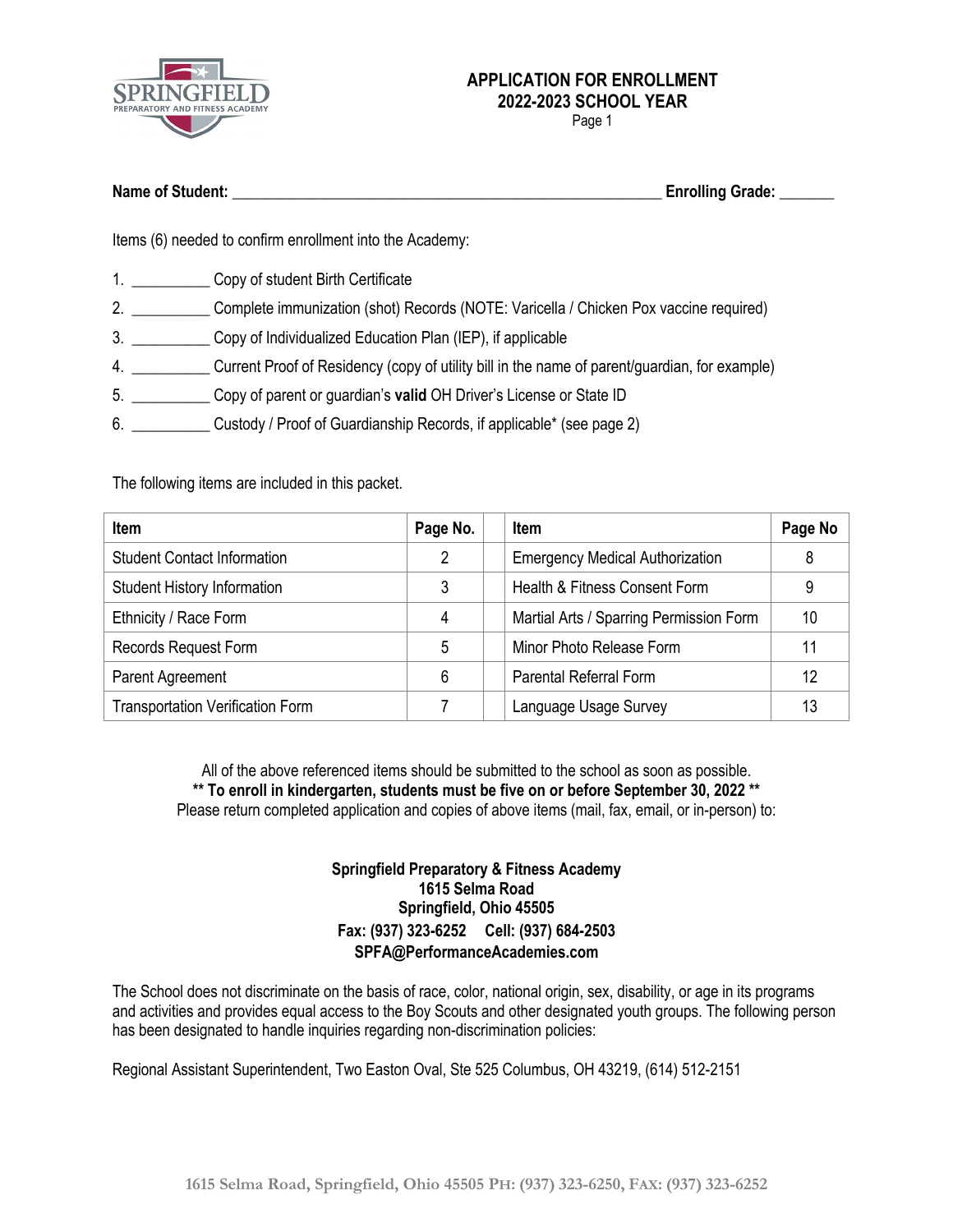

Page 2

## **STUDENT CONTACT INFORMATION**

| (As it appears on Birth Certificate) (First)                                                                                                                                         |                                                                                            | (Middle)            |              | (Last)                                                                                                                                                                                                                                                                                                                                                                                          |
|--------------------------------------------------------------------------------------------------------------------------------------------------------------------------------------|--------------------------------------------------------------------------------------------|---------------------|--------------|-------------------------------------------------------------------------------------------------------------------------------------------------------------------------------------------------------------------------------------------------------------------------------------------------------------------------------------------------------------------------------------------------|
|                                                                                                                                                                                      |                                                                                            |                     |              |                                                                                                                                                                                                                                                                                                                                                                                                 |
|                                                                                                                                                                                      |                                                                                            |                     |              |                                                                                                                                                                                                                                                                                                                                                                                                 |
| Student's Social Security Number: ___________<br>(A social security number helps schools properly identify students. This is a voluntary request and is not required for enrollment) |                                                                                            | Grade in 2022-2023: |              |                                                                                                                                                                                                                                                                                                                                                                                                 |
| Date of Birth: (M/F) City of Birth Sex: Case Sex: (M/F)                                                                                                                              |                                                                                            |                     |              |                                                                                                                                                                                                                                                                                                                                                                                                 |
|                                                                                                                                                                                      | *** Please enter all possible information for mother / father / guardian as it applies.*** |                     |              |                                                                                                                                                                                                                                                                                                                                                                                                 |
|                                                                                                                                                                                      |                                                                                            |                     |              | Parent or Legal Guardian*: (First) (Example 2014) (Last) Relationship: 2015 2016 2017 (Example 2016)                                                                                                                                                                                                                                                                                            |
|                                                                                                                                                                                      |                                                                                            |                     |              |                                                                                                                                                                                                                                                                                                                                                                                                 |
|                                                                                                                                                                                      |                                                                                            |                     |              |                                                                                                                                                                                                                                                                                                                                                                                                 |
|                                                                                                                                                                                      |                                                                                            |                     |              |                                                                                                                                                                                                                                                                                                                                                                                                 |
|                                                                                                                                                                                      |                                                                                            |                     |              |                                                                                                                                                                                                                                                                                                                                                                                                 |
|                                                                                                                                                                                      |                                                                                            |                     |              |                                                                                                                                                                                                                                                                                                                                                                                                 |
|                                                                                                                                                                                      |                                                                                            |                     |              |                                                                                                                                                                                                                                                                                                                                                                                                 |
|                                                                                                                                                                                      | (First)                                                                                    | (Last)              |              |                                                                                                                                                                                                                                                                                                                                                                                                 |
|                                                                                                                                                                                      |                                                                                            |                     |              |                                                                                                                                                                                                                                                                                                                                                                                                 |
|                                                                                                                                                                                      |                                                                                            |                     |              |                                                                                                                                                                                                                                                                                                                                                                                                 |
|                                                                                                                                                                                      |                                                                                            |                     |              |                                                                                                                                                                                                                                                                                                                                                                                                 |
| Student is a dependent of a member of the Active Duty Armed Forces? Yes ______ No ______                                                                                             |                                                                                            |                     |              |                                                                                                                                                                                                                                                                                                                                                                                                 |
|                                                                                                                                                                                      |                                                                                            |                     |              |                                                                                                                                                                                                                                                                                                                                                                                                 |
| Student is a dependent of a member of the National Guard? Yes _______ No ______<br>standing upon an equality when making the designation (See ORC Sec. 3109.042).                    |                                                                                            |                     |              | An unmarried female who gives birth to a child is the sole residential parent and legal custodian of the child until a court of<br>competent jurisdiction issues an order designating another person as the residential parent and legal custodian. A court<br>designating the residential parent and legal custodian of a child described in this section shall treat the mother and father as |
| For Office Use Only:                                                                                                                                                                 |                                                                                            |                     |              |                                                                                                                                                                                                                                                                                                                                                                                                 |
| Start Date:                                                                                                                                                                          | <b>District of Residence:</b>                                                              |                     | Accepted By: |                                                                                                                                                                                                                                                                                                                                                                                                 |

*SSID\_\_\_\_\_\_\_\_\_\_\_\_\_\_\_\_\_\_\_\_\_\_\_\_\_\_\_\_\_\_\_\_\_\_\_ CSADM\_\_\_\_\_\_\_\_\_\_\_\_\_ EMIS\_\_\_\_\_\_\_\_\_\_\_\_\_\_ Assign.Teach.\_\_\_\_\_\_\_\_\_\_\_\_\_\_\_\_\_\_\_\_\_\_\_\_*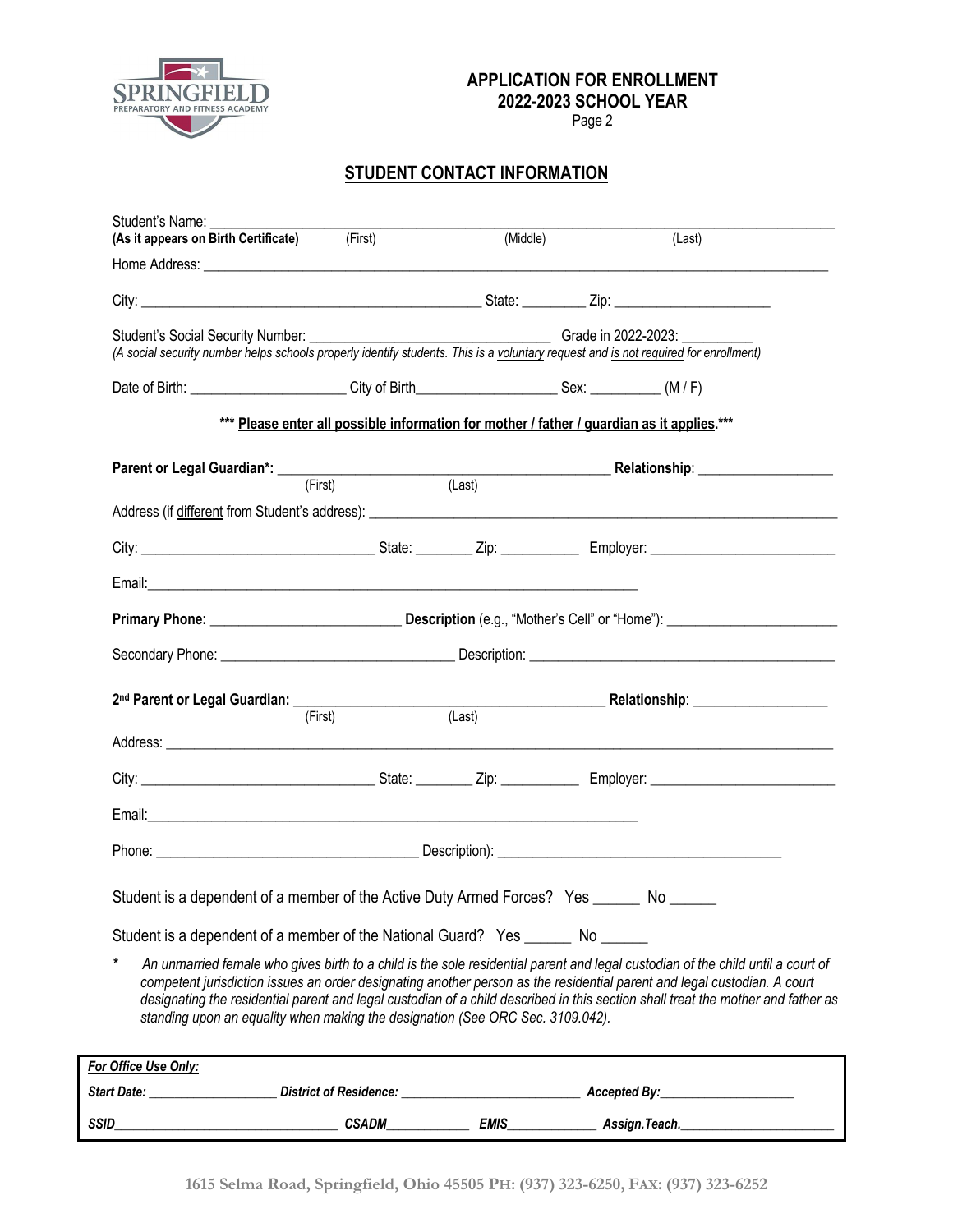

Page 3

## **STUDENT HISTORY INFORMATION**

|                                                        |                                                                                                                                                                                                                               |       | Enrolling Grade: ______        |
|--------------------------------------------------------|-------------------------------------------------------------------------------------------------------------------------------------------------------------------------------------------------------------------------------|-------|--------------------------------|
|                                                        |                                                                                                                                                                                                                               |       |                                |
| Please list all other children living with the family. |                                                                                                                                                                                                                               |       |                                |
| Name                                                   | <b>Birth Date</b>                                                                                                                                                                                                             | Grade | <b>School Attending</b>        |
|                                                        |                                                                                                                                                                                                                               |       |                                |
|                                                        | Has your student ever received counseling or psychological testing? Yes ______ No ______                                                                                                                                      |       |                                |
|                                                        | Does your student have an active Individualized Education Plan (IEP)? Yes ______ No _____                                                                                                                                     |       |                                |
|                                                        | Has your student experienced any physical, emotional, mental, or social problems within the past two school years?                                                                                                            |       |                                |
|                                                        |                                                                                                                                                                                                                               |       |                                |
|                                                        |                                                                                                                                                                                                                               |       |                                |
|                                                        | Has your student ever been: Suspended _______ Expelled ______ No ______                                                                                                                                                       |       |                                |
|                                                        | If suspended or expelled, please explain. The material control of the state of the state of the state of the state of the state of the state of the state of the state of the state of the state of the state of the state of |       |                                |
|                                                        | Please describe any special needs that your student may require including medical conditions, physical limitations, or<br>other special needs of which you would like the school to be aware:                                 |       |                                |
|                                                        |                                                                                                                                                                                                                               |       |                                |
|                                                        |                                                                                                                                                                                                                               |       |                                |
|                                                        | c. Medications to be given to the student during the school day: Yes ___________ No _________                                                                                                                                 |       |                                |
|                                                        | If yes, please describe (you must also sign a medication permission form): ___________________________________                                                                                                                |       |                                |
|                                                        |                                                                                                                                                                                                                               |       |                                |
|                                                        |                                                                                                                                                                                                                               |       | Date: ________________________ |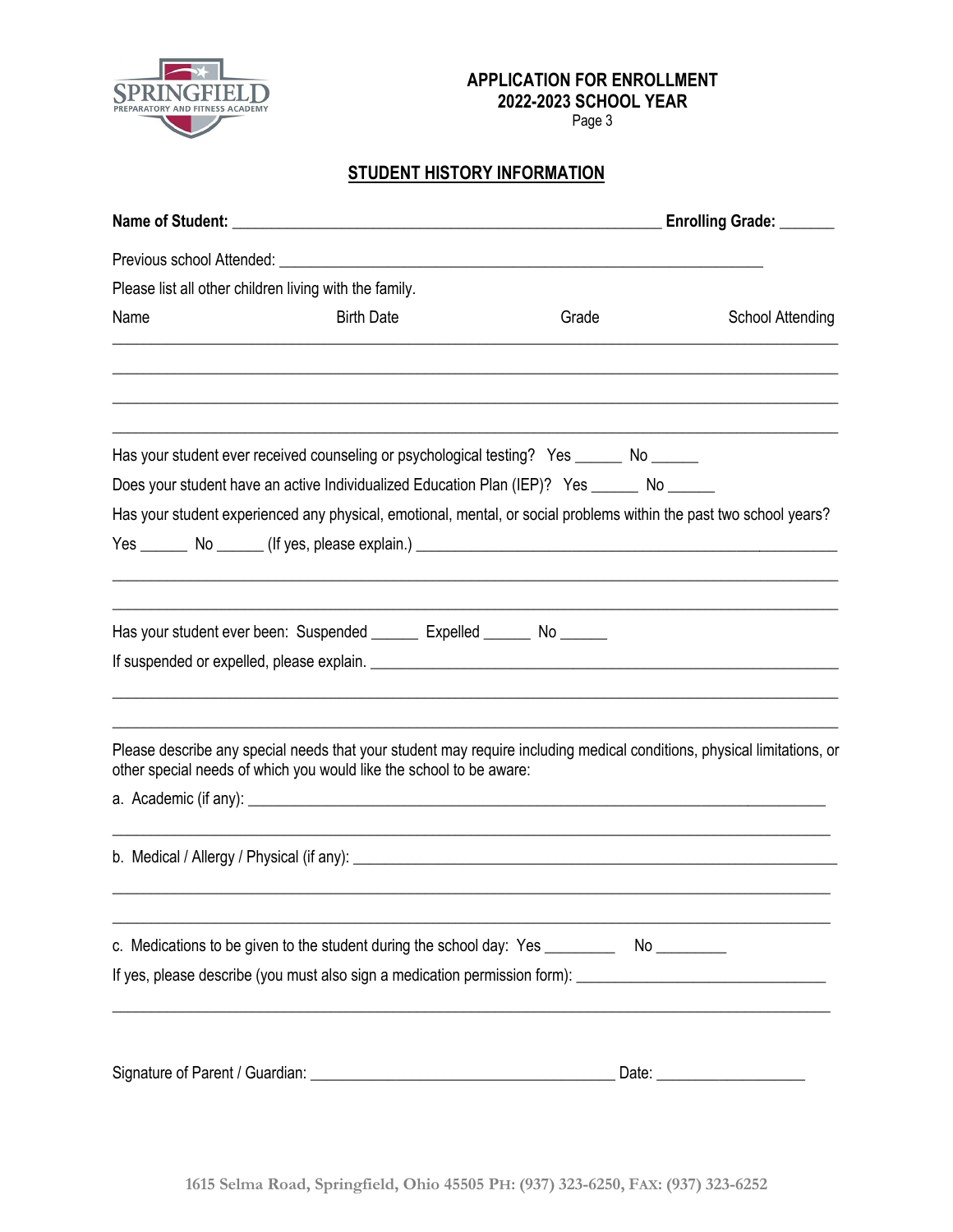

#### **ETHNICITY / RACE DATA COLLECTION FORM**

(Required by Federal regulations)

**Name of Student: \_\_\_\_\_\_\_\_\_\_\_\_\_\_\_\_\_\_\_\_\_\_\_\_\_\_\_\_\_\_\_\_\_\_\_\_\_\_\_\_\_\_\_\_\_\_\_\_\_\_\_\_\_\_\_ Enrolling Grade: \_\_\_\_\_\_\_**

The United States Department of Education has issued guidelines requiring the collection of data on race and ethnicity for public school students. The federal government, which requires all states to collect this information, has developed a new way to report ethnicity and race that includes new categories.

If the following questions are not answered by the parent or guardian, the District Enrollment Officer will be required use observation identification to determine the student's designation. The determination will be reported to the parent or guardian.

## **Part I – Is this student of Hispanic/Latino heritage?** (Choose only one)

\_\_\_\_\_ No, not Hispanic / Latino

Yes, Hispanic / Latino (A person of Cuban, Mexican, Puerto Rican, South or Central American or other Spanish culture or origin, regardless of race.)

The above question is about ethnicity, not race. No matter what you selected above, please continue to answer Part II by checking one or more options to indicate what you consider your student's race to be.

**Part II – Race** (Choose one or more, regardless of Ethnicity)

\_\_\_\_\_ American Indian or Alaskan Native

\_\_\_\_\_ Asian

\_\_\_\_\_ Black or African American

\_\_\_\_\_ Native Hawaiian or Other Pacific Islander

**White** 

Parent / Guardian Signature: \_\_\_\_\_\_\_\_\_\_\_\_\_\_\_\_\_\_\_\_\_\_\_\_\_\_\_\_\_\_\_\_\_\_\_\_\_Date\_\_\_\_\_\_\_\_\_\_\_\_\_\_\_\_\_\_

#### **FOR OFFICE USE ONLY**

Parent/Guardian chose not to complete Ethnicity/Race information and determination was made by the Academy.

Enrollment Officer **Enrollment Officer**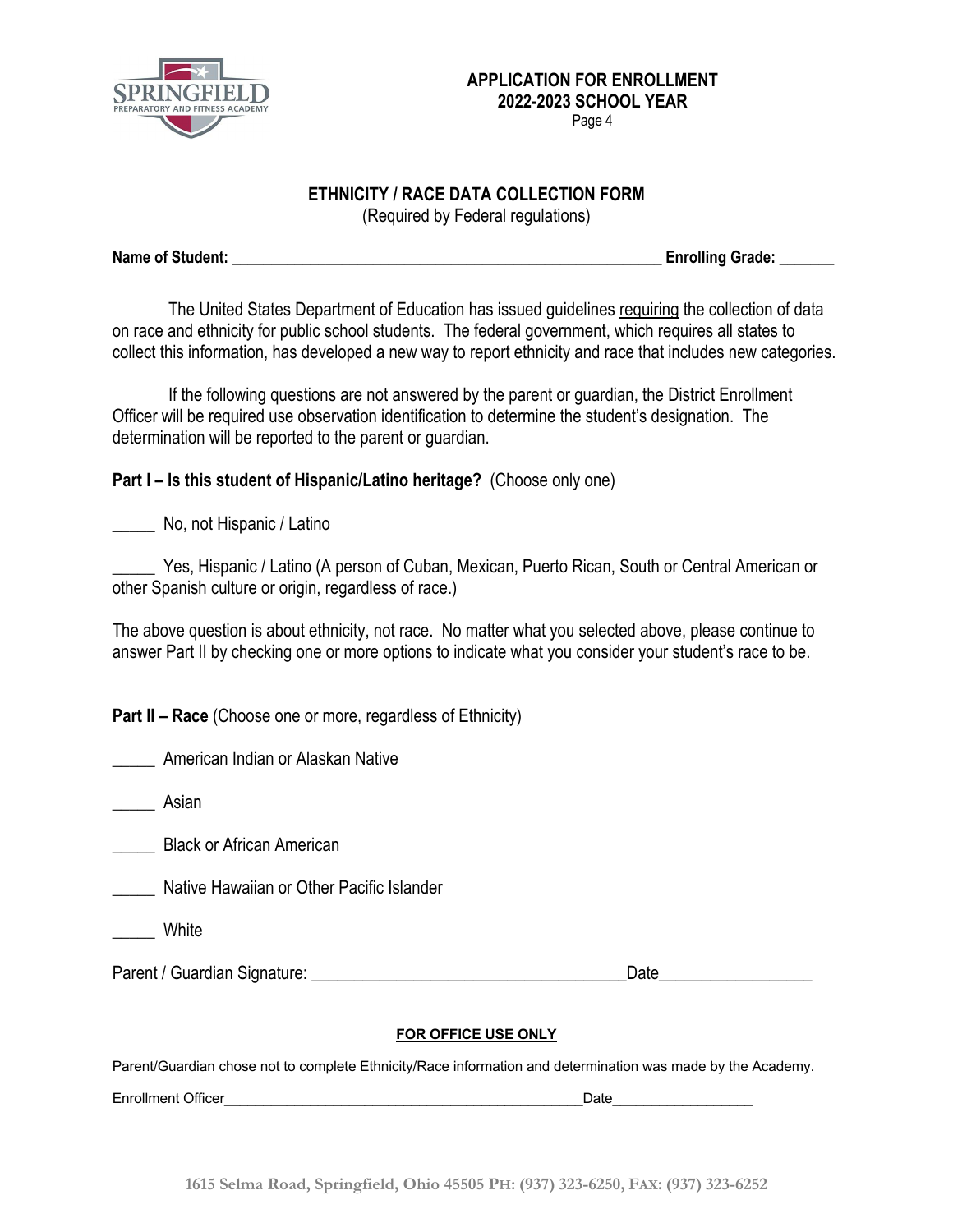

Page 5

### **RECORDS REQUEST FORM**

| <b>1st REQUEST</b>                                                       | <b>Example 2nd REQUEST</b> | <b>Example 3rd REQUEST</b> |
|--------------------------------------------------------------------------|----------------------------|----------------------------|
|                                                                          |                            |                            |
|                                                                          |                            |                            |
| Please transfer the permanent student records for the following student. |                            |                            |
|                                                                          |                            |                            |
|                                                                          |                            |                            |
|                                                                          |                            |                            |
| Please mail, e-mail, or fax the student's record to:                     |                            |                            |

### **IRN 000510 Springfield Preparatory & Fitness Academy 1615 Selma Road Springfield, Ohio 45505 Fax: (937) 323-6252 SPFA@PerformanceAcademies.com**

The records to be release should include:

- Academic (Grade Card, OST, diagnostic, RIMPs, KRA, and/or other standardized tests)
- Discipline
- Attendance Records and SSID
- Health / Medical / Immunization Records
- All Special Education Records (including IEPs, BIPs, MFEs, and ETRs)
- ELL/LEP Records and Assessments

*\*\* In accordance with the Family Educational Rights and Privacy Act, parental permission is no longer required when records are requested by authorized school personnel \*\**

| <b>For Office Use Only:</b>                        |                    |
|----------------------------------------------------|--------------------|
| Date Records Request Sent                          |                    |
| This child's first day of attendance was / will be | <b>Verified by</b> |

**1615 Selma Road, Springfield, Ohio 45505 PH: (937) 323-6250, FAX: (937) 323-6252**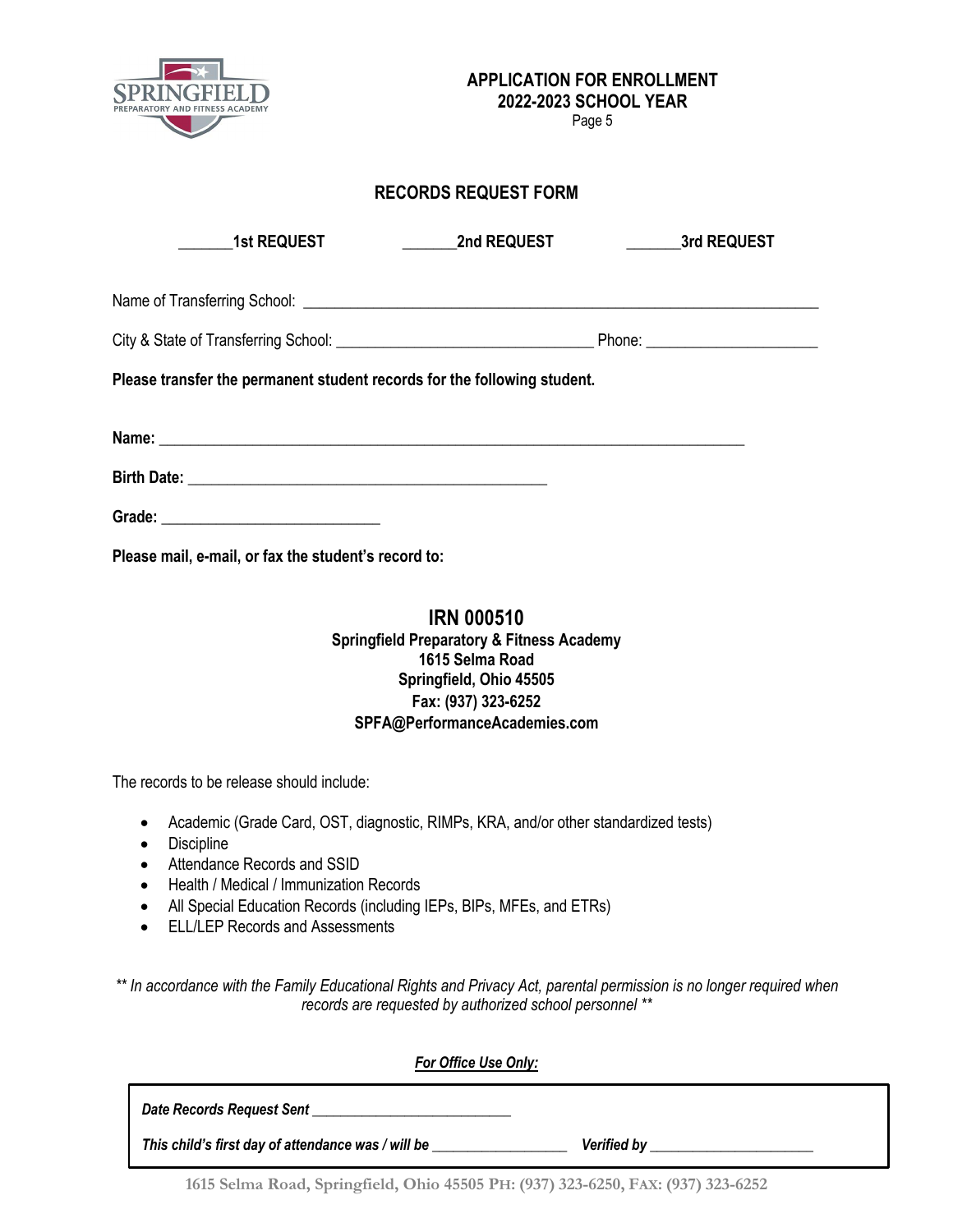

Page 6

## **PARENT AGREEMENT**

The parent or guardian of a child attending the Academy must:

- 1. Transport student to and from school on time daily, unless parent has opted to use district-provided transportation. Parents or designee must also be available to transport children who must be removed from school due to illness or other circumstances.
- 2. Adhere to the school schedule as well as the occasional cancellation of classes.
- 3. Adhere to the school schedule for arrival and dismissal times. Absenteeism, tardiness, and late dismissals (not pre-arranged) will not be tolerated.
- 4. Ensure that daily homework assignments are completed.
- 5. Participate in a minimum of twenty (20) parent/family volunteer hours per academic year, which may include Parent Teacher Organization (PTO) attendance, driving to/from field trips, classroom / office assistance, and / or fundraising.
- 6. Ensure that your child meets all immunization requirements for the State of Ohio and meets all school requirements if the child has special health needs.
- 7. Keep child at home if he / she has a communicable disease or temperature above 99.8 degrees.
- 8. Attend meetings of the Parent Teacher Organization (PTO) once a month.
- 9. Attend all parent / teacher conferences.
- 10. Meet the uniform requirements of the school and ensure that your child is in complete uniform each day of class.
- 11. Understand that the Academy is a community school established under Chapter 3314 of the Revised Code. The school is a public school and students enrolled in and attending the school are required to take proficiency tests and other examinations prescribed by law. In addition, there may be other requirements for students at the school that are prescribed by law. Students who have been excused from the compulsory attendance law for the purpose of home education as defined by the Administrative Code shall no longer be excused for that purpose upon their enrollment in a community school. For more information about this matter contact the school administration or the Ohio Department of Education.

I have read the above and understand the contents of the information as explained during the interview and orientation meeting with the Academy officials.

I agree to these terms.

| Parent / Guardian Signature: | Jate |  |
|------------------------------|------|--|
|                              |      |  |
|                              |      |  |

Administrator Signature: \_\_\_\_\_\_\_\_\_\_\_\_\_\_\_\_\_\_\_\_\_\_\_\_\_\_\_\_\_\_\_\_\_\_\_\_\_\_\_\_\_\_\_\_\_\_\_\_ Date: \_\_\_\_\_\_\_\_\_\_\_\_\_\_\_\_\_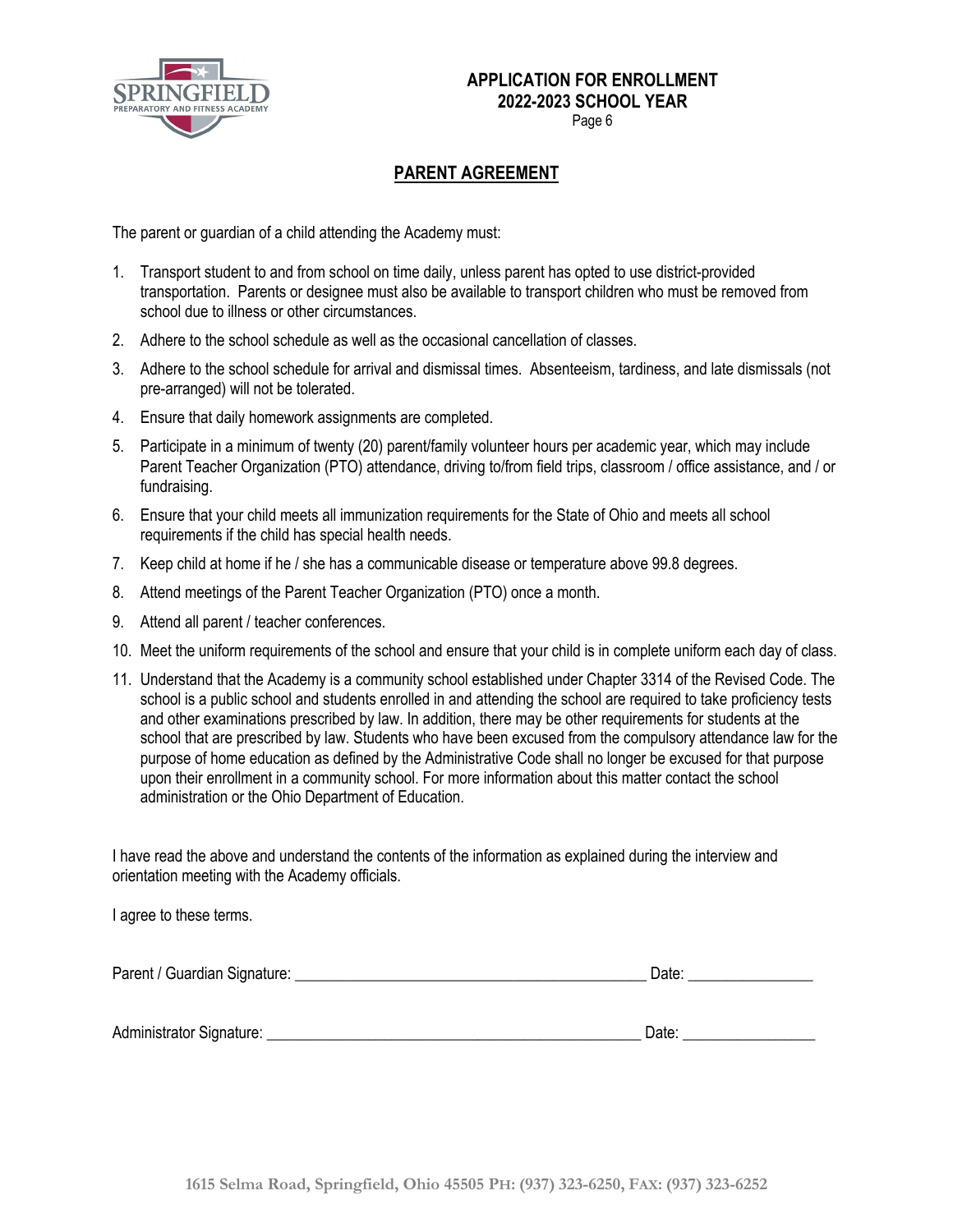

Page 7

#### **VERIFICATION FORM TRANSPORTATION / PICK-UP**

Name of Student: **Name of Student:**  $\blacksquare$ 

I am permitting the following persons to transport my child to / from school. I understand that if a person that is not on the following list shows up to transport my child, the school will not release the student without first contacting the parent/guardian. All persons must be at least eighteen (18) years old.

|                | FULL NAME (as it appears on valid state ID) RELATIONSHIP                                                               | <b>PHONE NUMBER</b> |
|----------------|------------------------------------------------------------------------------------------------------------------------|---------------------|
|                | <u> 1980 - Antonio Alemania, prima postala de la provincia de la provincia de la provincia de la provincia de la</u>   |                     |
| 2 <sub>1</sub> | <u> 1989 - Jan Barnett, fransk politiker (d. 1989)</u>                                                                 |                     |
| 3.             |                                                                                                                        |                     |
| 4.             | <u> 1989 - Jan Stern Harry Harry Harry Harry Harry Harry Harry Harry Harry Harry Harry Harry Harry Harry Harry Har</u> |                     |
|                |                                                                                                                        |                     |
| 6              | <u> 1989 - Andrea Stadt British, fransk politik (d. 1989)</u>                                                          |                     |
|                | <u> 1989 - John Stein, mars and de families and de families and de families and de families and de families and d</u>  |                     |

The following persons are **NOT** permitted to transport my child (if applicable):

 NAME 1. \_\_\_\_\_\_\_\_\_\_\_\_\_\_\_\_\_\_\_\_\_\_\_\_\_\_\_\_\_\_\_\_\_\_\_\_\_\_\_\_\_\_\_\_\_\_\_\_\_\_\_\_\_\_\_\_ 2. \_\_\_\_\_\_\_\_\_\_\_\_\_\_\_\_\_\_\_\_\_\_\_\_\_\_\_\_\_\_\_\_\_\_\_\_\_\_\_\_\_\_\_\_\_\_\_\_\_\_\_\_\_\_\_\_ 3. \_\_\_\_\_\_\_\_\_\_\_\_\_\_\_\_\_\_\_\_\_\_\_\_\_\_\_\_\_\_\_\_\_\_\_\_\_\_\_\_\_\_\_\_\_\_\_\_\_\_\_\_\_\_\_\_ 4. \_\_\_\_\_\_\_\_\_\_\_\_\_\_\_\_\_\_\_\_\_\_\_\_\_\_\_\_\_\_\_\_\_\_\_\_\_\_\_\_\_\_\_\_\_\_\_\_\_\_\_\_\_\_\_\_ 5. \_\_\_\_\_\_\_\_\_\_\_\_\_\_\_\_\_\_\_\_\_\_\_\_\_\_\_\_\_\_\_\_\_\_\_\_\_\_\_\_\_\_\_\_\_\_\_\_\_\_\_\_\_\_\_\_

| Parent / Guardian Signature: | Date |
|------------------------------|------|
|                              |      |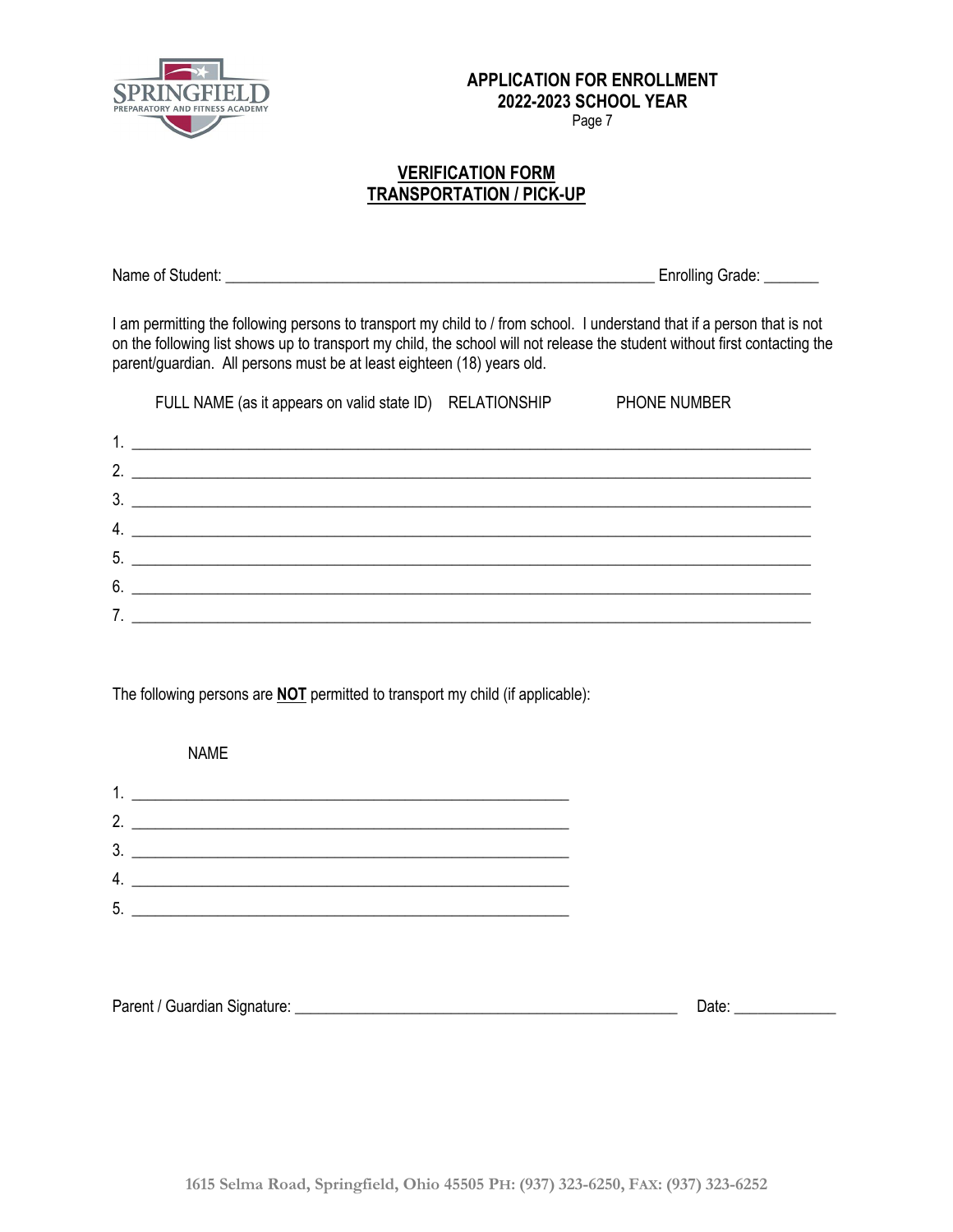

Page 8

## **EMERGENCY MEDICAL AUTHORIZATION**

| Purpose: To enable parents and guardians to authorize the provision of emergency treatment for children who become ill or<br>injured while under school authority, when parents or guardians cannot be reached.                                                                                                                                                                                                                                                                                                                                                                                                            |                     |                     |                      |  |
|----------------------------------------------------------------------------------------------------------------------------------------------------------------------------------------------------------------------------------------------------------------------------------------------------------------------------------------------------------------------------------------------------------------------------------------------------------------------------------------------------------------------------------------------------------------------------------------------------------------------------|---------------------|---------------------|----------------------|--|
|                                                                                                                                                                                                                                                                                                                                                                                                                                                                                                                                                                                                                            |                     |                     |                      |  |
|                                                                                                                                                                                                                                                                                                                                                                                                                                                                                                                                                                                                                            |                     |                     |                      |  |
| Home Phone #: __________________________Work #: _______________________Cell #: _______________________________                                                                                                                                                                                                                                                                                                                                                                                                                                                                                                             |                     |                     |                      |  |
| Persons to contact in the event the school cannot reach you:                                                                                                                                                                                                                                                                                                                                                                                                                                                                                                                                                               |                     |                     |                      |  |
| <b>NAME</b>                                                                                                                                                                                                                                                                                                                                                                                                                                                                                                                                                                                                                | <b>RELATIONSHIP</b> | <b>PHONE NUMBER</b> |                      |  |
|                                                                                                                                                                                                                                                                                                                                                                                                                                                                                                                                                                                                                            |                     |                     |                      |  |
| 2. $\frac{1}{2}$                                                                                                                                                                                                                                                                                                                                                                                                                                                                                                                                                                                                           |                     |                     |                      |  |
| 3.                                                                                                                                                                                                                                                                                                                                                                                                                                                                                                                                                                                                                         |                     |                     |                      |  |
| 4. $\overline{\phantom{a}}$                                                                                                                                                                                                                                                                                                                                                                                                                                                                                                                                                                                                |                     |                     |                      |  |
| PART I OR II MUST BE COMPLETED-PLEASE COMPLETE ONLY PART I OR PART II                                                                                                                                                                                                                                                                                                                                                                                                                                                                                                                                                      |                     |                     |                      |  |
| PART I: TO GRANT CONSENT I hereby give consent for the following medical care providers and local hospital to be called:                                                                                                                                                                                                                                                                                                                                                                                                                                                                                                   |                     |                     |                      |  |
| <b>NAME</b>                                                                                                                                                                                                                                                                                                                                                                                                                                                                                                                                                                                                                |                     |                     | <b>PHONE NUMBER</b>  |  |
|                                                                                                                                                                                                                                                                                                                                                                                                                                                                                                                                                                                                                            |                     |                     |                      |  |
|                                                                                                                                                                                                                                                                                                                                                                                                                                                                                                                                                                                                                            |                     |                     |                      |  |
|                                                                                                                                                                                                                                                                                                                                                                                                                                                                                                                                                                                                                            |                     |                     |                      |  |
| In the event reasonable attempts to contact me have been unsuccessful, I hereby give my consent for (1) the administration<br>of any treatment deemed necessary by above-named doctor, or, in the event the designated preferred practitioner is not<br>available, by another licensed physician or dentist; and (2) the transfer of the child to any hospital reasonably accessible. This<br>authorization does not cover major surgery unless the medical opinions of two other licensed physicians or dentists,<br>concurring in the necessity for such surgery, are obtained prior to the performance of such surgery. |                     |                     |                      |  |
| Facts concerning the child's medical history including allergies, medications being taken, and any physical impairments to<br>which a physician should be alerted:                                                                                                                                                                                                                                                                                                                                                                                                                                                         |                     |                     |                      |  |
|                                                                                                                                                                                                                                                                                                                                                                                                                                                                                                                                                                                                                            |                     |                     | Date: ______________ |  |
| PART II - REFUSAL TO CONSENT I do NOT give my consent for emergency medical treatment of my child. In the event of<br>illness or injury requiring emergency treatment, I wish the school authorities to take the following action(s):                                                                                                                                                                                                                                                                                                                                                                                      |                     |                     |                      |  |
|                                                                                                                                                                                                                                                                                                                                                                                                                                                                                                                                                                                                                            |                     |                     |                      |  |

Parent/Guardian Signature: \_\_\_\_\_\_\_\_\_\_\_\_\_\_\_\_\_\_\_\_\_\_\_\_\_\_\_\_\_\_\_\_\_\_\_\_\_\_\_\_\_\_\_\_\_\_\_\_\_\_ Date: \_\_\_\_\_\_\_\_\_\_\_\_\_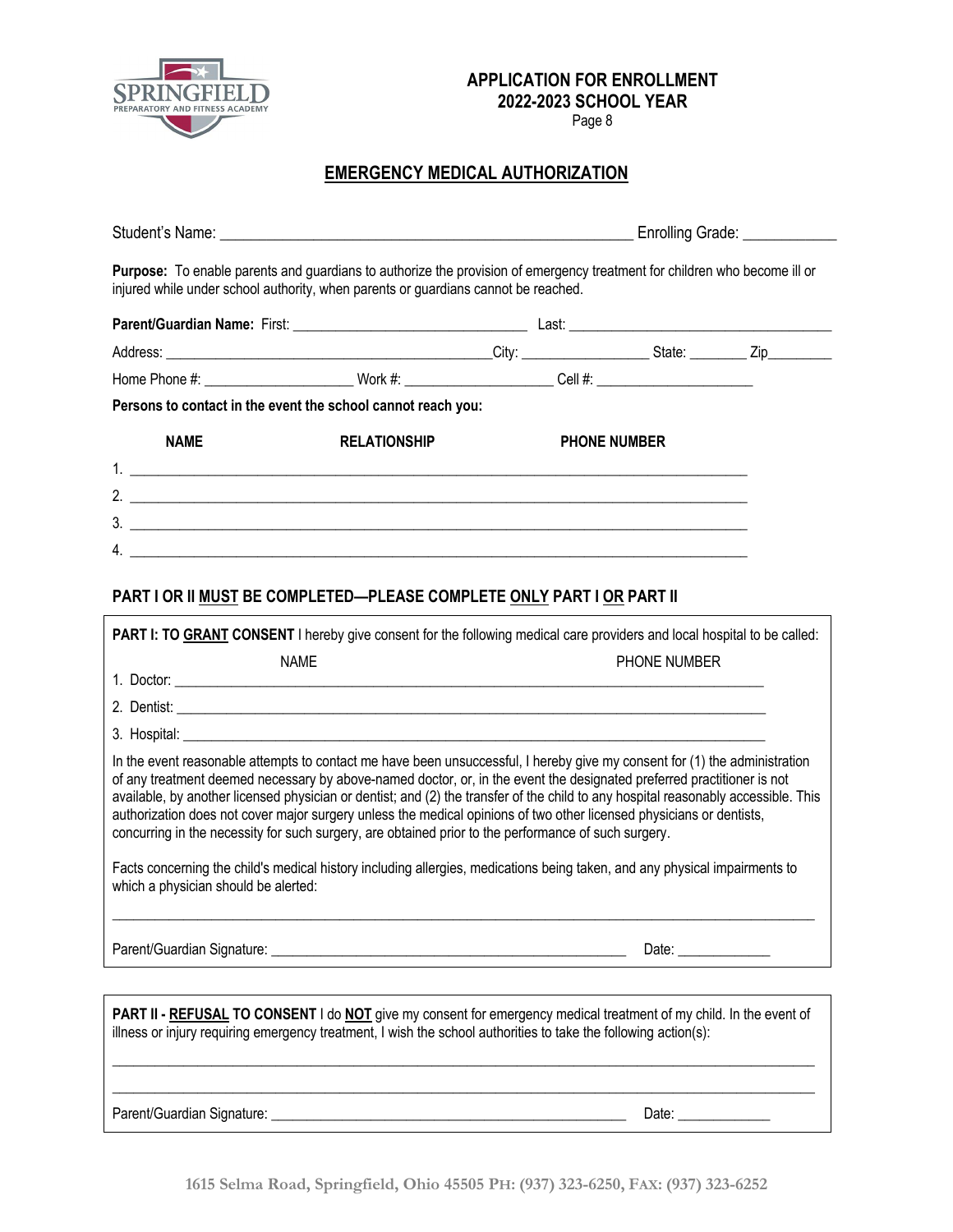

Page 9

## **HEALTH & FITNESS PARENTAL CONSENT FORM**

Name of Student: **Name of Student:**  $\blacksquare$ 

I hereby certify that I am the parent / legal guardian of the student named above, and that to the best of my knowledge, he / she is physically fit to participate in all sporting events scheduled through the Academy, subject to the limitations listed below.

It is understood that by signing this contract, I agree to abide by the rules and regulations of the school's fitness program. It is also understood that signing this contract releases from liability, the school and / or fitness instructors from any injuries sustained during his / her participation in all sporting events or practices.

Insurance: It is the responsibility of each parent / legal guardian to adequately cover their child participating in any sporting event through the Academy program with proper insurance.

Please list below any illness, injury, physical limitation, or other medical condition that would limit your child's participation in the fitness program in any way. Please note "None" if your child does not have limitations. \*\*\* If your child has asthma but will be participating in the Fitness program, he / she MUST bring his / her inhaler to fitness class each day. You MUST fill out medication permission forms for inhalers to be permitted in fitness classes.

 $\_$  ,  $\_$  ,  $\_$  ,  $\_$  ,  $\_$  ,  $\_$  ,  $\_$  ,  $\_$  ,  $\_$  ,  $\_$  ,  $\_$  ,  $\_$  ,  $\_$  ,  $\_$  ,  $\_$  ,  $\_$  ,  $\_$  ,  $\_$  ,  $\_$  ,  $\_$  ,  $\_$  ,  $\_$  ,  $\_$  ,  $\_$  ,  $\_$  ,  $\_$  ,  $\_$  ,  $\_$  ,  $\_$  ,  $\_$  ,  $\_$  ,  $\_$  ,  $\_$  ,  $\_$  ,  $\_$  ,  $\_$  ,  $\_$  ,

\_\_\_\_\_\_\_\_\_\_\_\_\_\_\_\_\_\_\_\_\_\_\_\_\_\_\_\_\_\_\_\_\_\_\_\_\_\_\_\_\_\_\_\_\_\_\_\_\_\_\_\_\_\_\_\_\_\_\_\_\_\_\_\_\_\_\_\_\_\_\_\_\_\_\_\_\_\_\_\_\_\_\_\_\_\_\_\_\_\_\_\_\_

\_\_\_\_\_\_\_\_\_\_\_\_\_\_\_\_\_\_\_\_\_\_\_\_\_\_\_\_\_\_\_\_\_\_\_\_\_\_\_\_\_\_\_\_\_\_\_\_\_\_\_\_\_\_\_\_\_\_\_\_\_\_\_\_\_\_\_\_\_\_\_\_\_\_\_\_\_\_\_\_\_\_\_\_\_\_\_\_\_\_\_\_\_

\_\_\_\_\_\_\_\_\_\_\_\_\_\_\_\_\_\_\_\_\_\_\_\_\_\_\_\_\_\_\_\_\_\_\_\_\_\_\_\_\_\_\_\_\_\_\_\_\_\_\_\_\_\_\_\_\_\_\_\_\_\_\_\_\_\_\_\_\_\_\_\_\_\_\_\_\_\_\_\_\_\_\_\_\_\_\_\_\_\_\_\_\_

#### WARNING

I am aware that playing or practicing to play / participate in any sport can be a dangerous activity involving many risks of injury. I understand that the dangers and risks of playing or practicing to play / participate in sports include, but are not limited to: death, serious neck and spinal injuries which may result in complete or partial paralysis, brain damage, serious injury to virtually all internal organs, serious injury to virtually all bones, joints, ligaments, muscles, tendons and other aspects of the skeletal system, and serious injury or impairment to other aspects of the body, general health and well-being. I understand that the dangers of playing or practicing to play / participate in sports may result not only in serious injury, but in serious impairment of my child's future abilities to earn a living, to engage in other business, social and recreational activities and generally enjoy his / her life.

|  | Parent / Guardian Signature: |  | Date |  |
|--|------------------------------|--|------|--|
|--|------------------------------|--|------|--|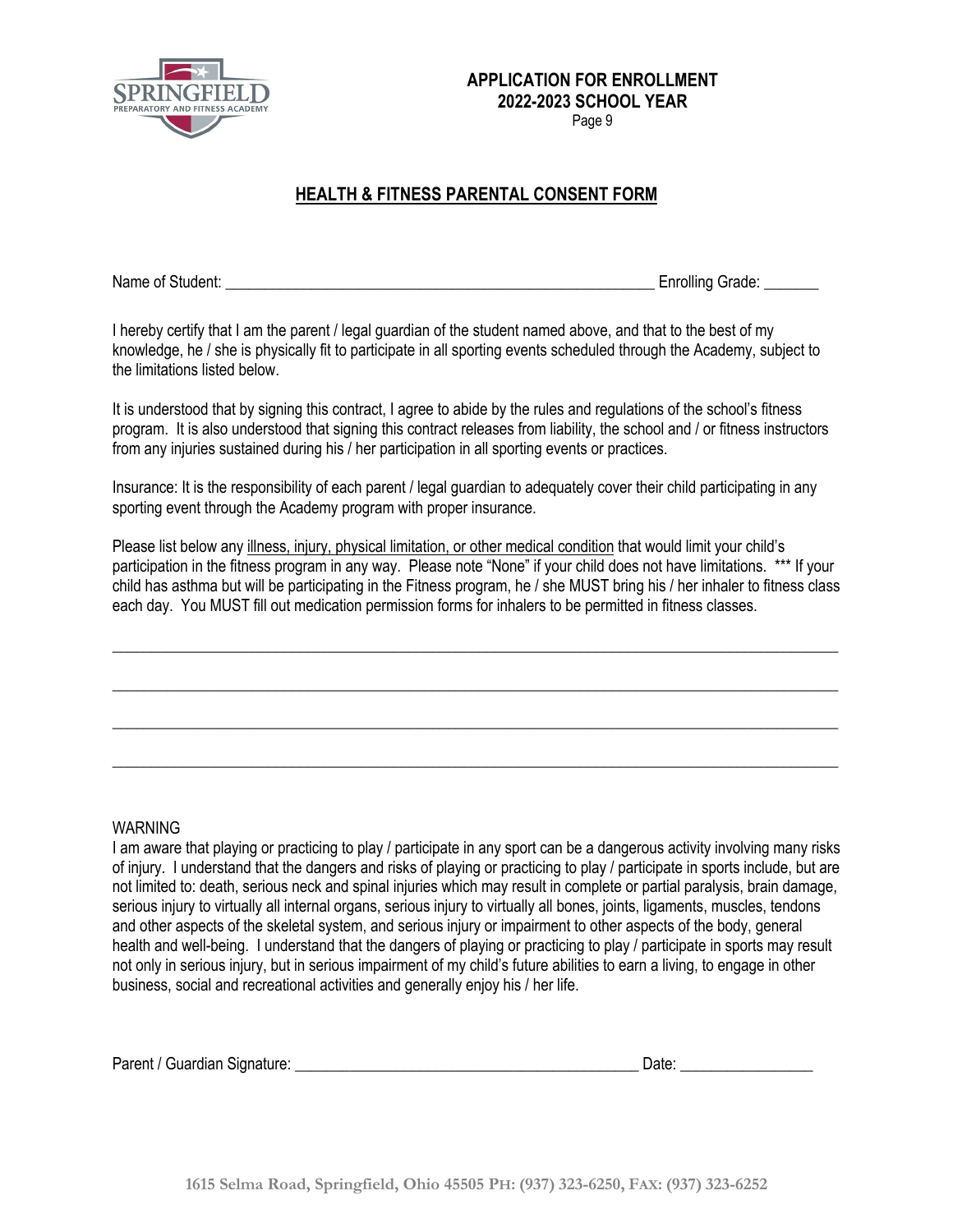

Page 10

### **MARTIAL ARTS / SPARRING PERMISSION FORM**

#### ATTENTION PARENTS / GUARDIANS:

Our desire is for each student to progress rapidly in his or her martial arts classes. Our hopes are that our students will continue to progress and develop enough skills to compete in martial arts tournaments achieving steady promotions in belt degrees (white, yellow, green, purple, brown, red, black). We would like each student to achieve his or her "black belt" before leaving the Academy after his or her  $8<sup>th</sup>$  grade school year. In order for this continuation in skills the students must begin to "spar" to develop the talent to compete. In order to accomplish this we need your signed permission.

Please note that we have purchased the proper equipment for padded sparring competition. This is protective gear, which will aid in your child's safety. This will be contact, padded sparring lessons. We require that each student purchase a mouth guard at K-mart, Wal-Mart, or any other discount store. These usually range from \$1-3 dollars.

\*\*\*\*New students will NOT be permitted to spar until their skills have increased to the level and ability of sparring.

My student **\_\_\_\_\_HAS PERMISSION \_\_\_\_\_\_ DOES NOT HAVE PERMISSION** to begin sparring lessons in martial arts class. I understand that this will be a contact competition.

My student **WILL WILL NOT** be wearing a mouth guard.

Name of Student: \_\_\_\_\_\_\_\_\_\_\_\_\_\_\_\_\_\_\_\_\_\_\_\_\_\_\_\_\_\_\_\_\_\_\_\_\_\_\_\_\_\_\_\_\_\_\_\_\_\_\_\_\_\_\_ Enrolling Grade: \_\_\_\_\_\_\_

Parent / Guardian Signature: \_\_\_\_\_\_\_\_\_\_\_\_\_\_\_\_\_\_\_\_\_\_\_\_\_\_\_\_\_\_\_\_\_\_\_\_\_\_\_\_\_\_\_\_\_ Date: \_\_\_\_\_\_\_\_\_\_\_\_\_\_\_\_\_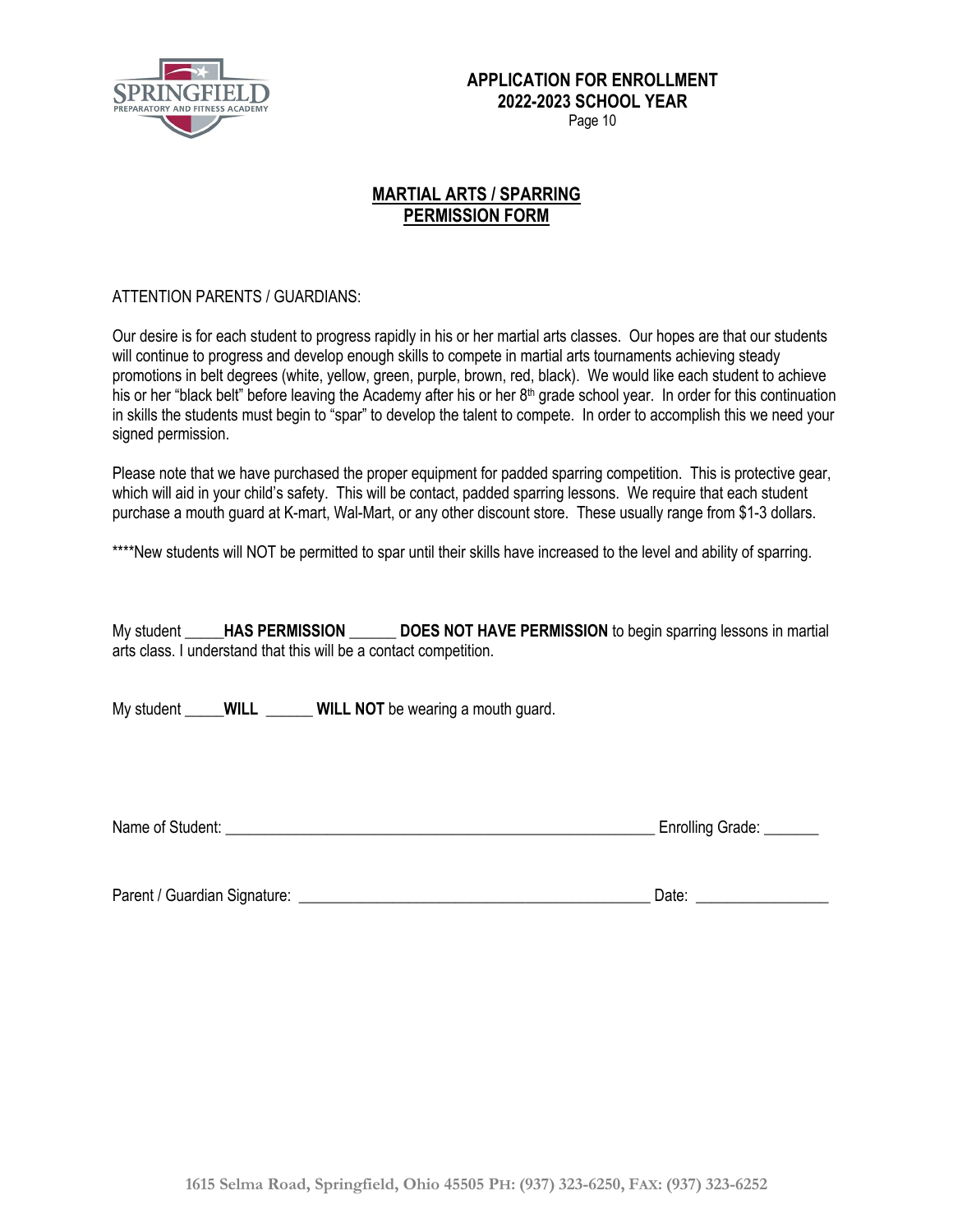

Page 11

### **DIRECTORY & MINOR PHOTO RELEASE FORM**

With my signature below, I give the Academy permission to publish in print, electronic or video format the likeness or image of my child. I release all claims against the school or its representatives with respect to copyright ownership and publication including any claim for compensation related to use of the materials.

With my signature I also am informing the Academy that I do not wish to release my or my child's directory information when a request for directory information is made with the Academy by another party not related to the Academy.

| Date: the contract of the contract of the contract of the contract of the contract of the contract of the contract of the contract of the contract of the contract of the contract of the contract of the contract of the cont |
|--------------------------------------------------------------------------------------------------------------------------------------------------------------------------------------------------------------------------------|

#### **General Guidelines**

A release must be obtained when photographing or videotaping a minor (under 18). Parent or guardian signatures are required; signatures of minors are not sufficient. When images are published, the school or its representative will take cautionary steps to provide minimum identifying information and will not use specific street or mailing addresses, e-mail addresses, or phone numbers. Signed release forms are not needed when subjects are in public places, such as fairgrounds or parks. It is the responsibility of the photographer or videographer to obtain signed release forms and maintain records. If you have questions, please inquire at your child's school office.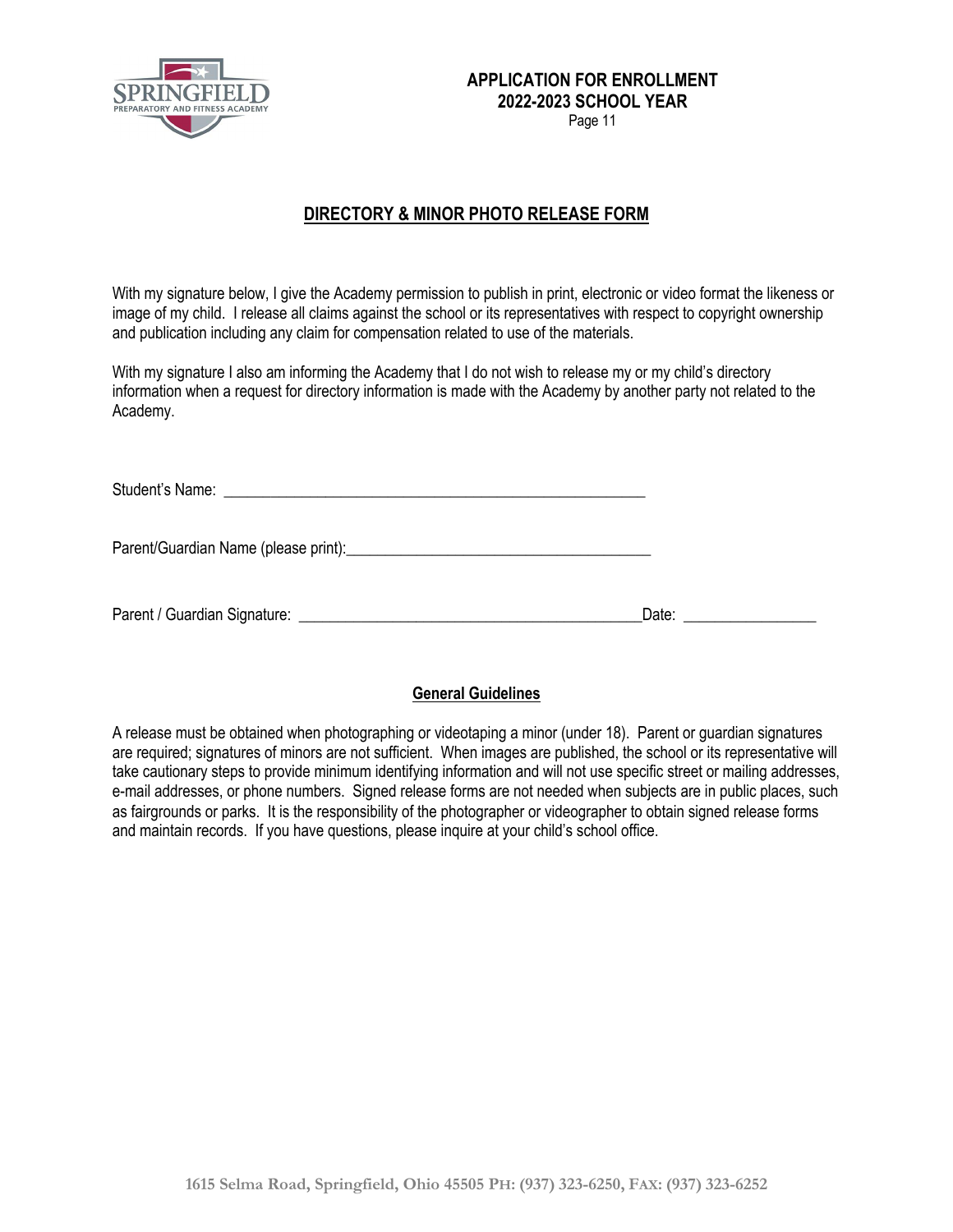

Page 12

### **PARENT REFERRAL FORM**

Name of Student: \_\_\_\_\_\_\_\_\_\_\_\_\_\_\_\_\_\_\_\_\_\_\_\_\_\_\_\_\_\_\_\_\_\_\_\_\_\_\_\_\_\_\_\_\_\_\_\_\_\_\_\_\_\_\_

What was the **most effective** means of learning about the Academy

| 1.       | <b>Advertisement about the Academy</b>                                                                                                                                                 |  |  |  |
|----------|----------------------------------------------------------------------------------------------------------------------------------------------------------------------------------------|--|--|--|
|          | Direct mail came to my mailbox                                                                                                                                                         |  |  |  |
|          | A flyer / doorhanger came to my house                                                                                                                                                  |  |  |  |
|          | I saw a flyer in my community                                                                                                                                                          |  |  |  |
|          | I saw a printed ad in a Parent Magazine                                                                                                                                                |  |  |  |
|          | I clicked an online ad on the internet or Facebook                                                                                                                                     |  |  |  |
|          | I saw a billboard for the school                                                                                                                                                       |  |  |  |
|          | I heard a radio advertisement                                                                                                                                                          |  |  |  |
|          | I saw a TV advertisement                                                                                                                                                               |  |  |  |
| 2.<br>3. | I found the Academy _______ online or<br>on Facebook<br>I was referred by an individual<br>I was referred by a <b>parent</b> , <u>I example and the set of parent</u> (name of parent) |  |  |  |
|          | I was referred by an Academy employee __________________________________(name of employee)                                                                                             |  |  |  |
| 4.       | My child is a sibling or<br>other family member of an existing student                                                                                                                 |  |  |  |
| 5.       | Other (please note) (please note)                                                                                                                                                      |  |  |  |

The Academy appreciates your feedback!